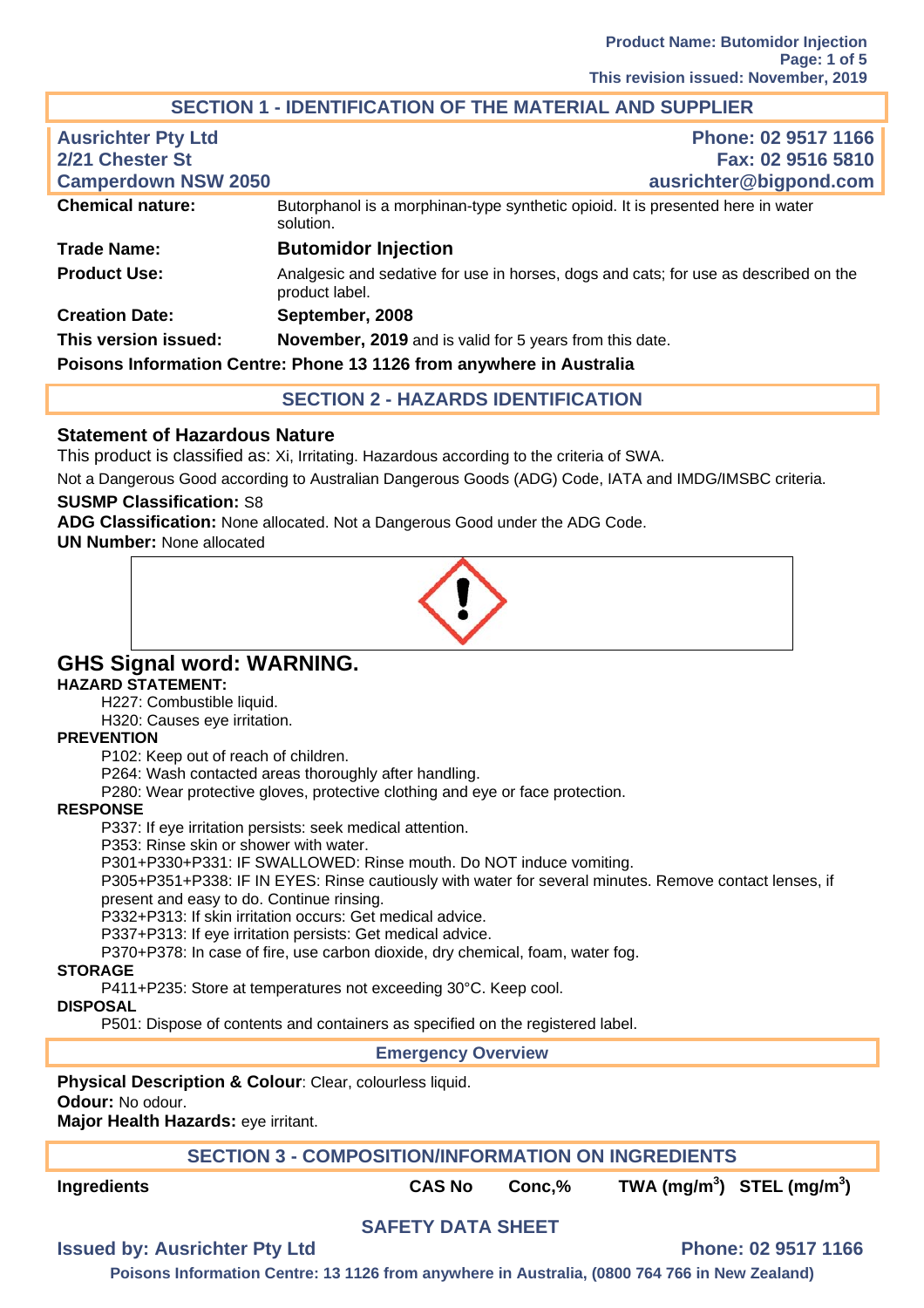|                                 |            |           |         | This revision issued: November, 2019 |
|---------------------------------|------------|-----------|---------|--------------------------------------|
| Butorphanol tartrate            | 58786-99-5 | 10q/L     | not set | not set                              |
| Benzethonium chloride           | 121-54-0   | $0.1$ a/L | not set | not set                              |
| Other non hazardous ingredients | various    | ە>        | not set | not set                              |
| Water                           | 7732-18-5  | to $100$  | not set | not set                              |

This is a commercial product whose exact ratio of components may vary slightly. Minor quantities of other non hazardous ingredients are also possible.

The SWA TWA exposure value is the average airborne concentration of a particular substance when calculated over a normal 8 hour working day for a 5 day working week. The STEL (Short Term Exposure Limit) is an exposure value that may be equalled (but should not be exceeded) for no longer than 15 minutes and should not be repeated more than 4 times per day. There should be at least 60 minutes between successive exposures at the STEL. The term "peak "is used when the TWA limit, because of the rapid action of the substance, should never be exceeded, even briefly.

#### **SECTION 4 - FIRST AID MEASURES**

#### **General Information:**

You should call The Poisons Information Centre if you feel that you may have been poisoned, burned or irritated by this product. The number is 13 1126 from anywhere in Australia (0800 764 766 in New Zealand) and is available at all times. Have this SDS with you when you call.

**Self Injection:** Accidental self injection may lead to an inflammatory response. Medical advice should be sought on the management of deep injections, particularly those near a joint or associated with bruising. If possible the application of gentle squeezing pressure with absorbent material (e.g. facial tissues) at the injection site will swab up unabsorbed vaccine. Strong squeezing of the site should be avoided. The damaged area should be thoroughly cleansed and a topical antiseptic applied. Check your tetanus immunisation status. If a significant quantity of the product is injected, seek immediate medical attention. **Do not attempt to drive.**

**Contact or Poisoning:** From the available evidence, this product would appear to offer no significant health hazard by any exposure route, apart from injection and the unlikely event of eye contact. Consequently, First Aid is not generally required. If in doubt, contact a Poisons Information Centre or a doctor.

## **SECTION 5 - FIRE FIGHTING MEASURES**

**Fire and Explosion Hazards**: There is no risk of an explosion from this product under normal circumstances if it is involved in a fire.

Only small quantities of decomposition products are expected from this products at temperatures normally achieved in a fire. This will only occur after heating to dryness.

Fire decomposition products from this product are not expected to be hazardous or harmful.

**Extinguishing Media:** Not Combustible. Use extinguishing media suited to burning materials.

**Fire Fighting:** If a significant quantity of this product is involved in a fire, call the fire brigade.

| Does not burn.                  |
|---------------------------------|
| Does not burn.                  |
| Does not burn.                  |
| Not applicable - does not burn. |
| Does not burn.                  |
|                                 |

## **SECTION 6 - ACCIDENTAL RELEASE MEASURES**

**Accidental release:** This product is sold in small packages, and the accidental release from one of these is not usually a cause for concern. For minor spills, refer to product label for specific instructions. No special protective clothing is normally necessary because of this product. However it is good practice to wear latex gloves when handling injectables. In the event of a major spill, prevent spillage from entering drains or water courses and call emergency services.

## **SECTION 7 - HANDLING AND STORAGE**

**Handling:** Keep exposure to this product to a minimum, and minimise the quantities kept in work areas. Check Section 8 of this SDS for details of personal protective measures, and make sure that those measures are followed. The measures detailed below under "Storage" should be followed during handling in order to minimise risks to persons using the product in the workplace. Also, avoid contact or contamination of product with incompatible materials listed in Section 10.

**Storage:** This product is a Schedule 8 Poison; **possession without authority is illegal**. Observe all relevant regulations regarding sale, transport and storage of this schedule of poison. Store packages of this product in a cool place. Avoid freezing. Make sure that containers of this product are kept tightly closed. Make sure that the product

## **SAFETY DATA SHEET**

#### **Issued by: Ausrichter Pty Ltd Phone: 02 9517 1166**

**Product Name: Butomidor Injection** 

**Page: 2 of 5**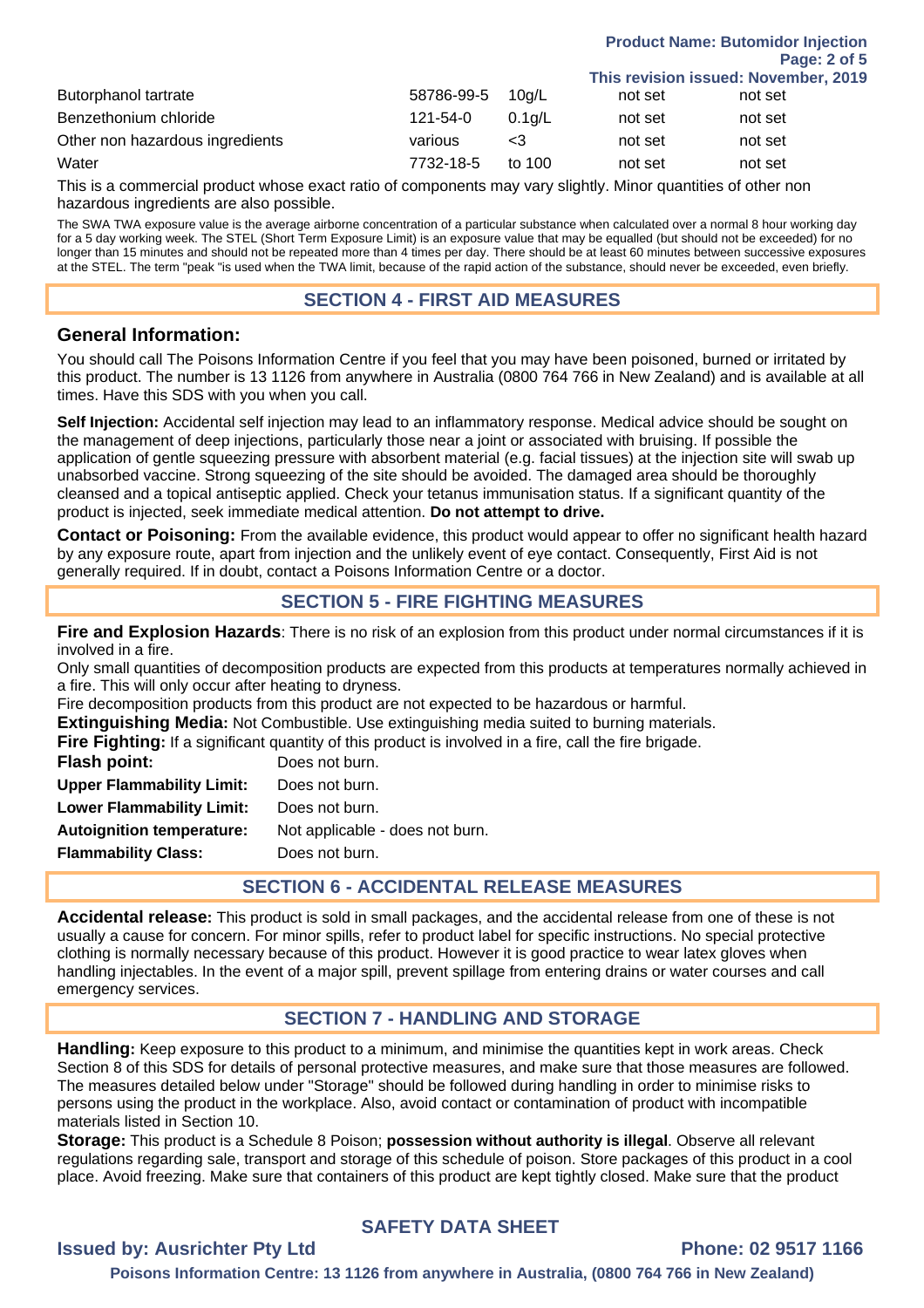does not come into contact with substances listed under "Incompatibilities" in Section 10. Check packaging - there may be further storage instructions on the label.

# **SECTION 8 - EXPOSURE CONTROLS AND PERSONAL PROTECTION**

The following Australian Standards will provide general advice regarding safety clothing and equipment:

Respiratory equipment: **AS/NZS 1715**, Protective Gloves: **AS 2161**, Occupational Protective Clothing: AS/NZS 4501 set 2008, Industrial Eye Protection: **AS1336** and **AS/NZS 1337**, Occupational Protective Footwear: **AS/NZS2210**.

#### **SWA Exposure Limits TWA (mg/m<sup>3</sup>**

**) STEL (mg/m<sup>3</sup> )** 

Exposure limits have not been established by SWA for any of the significant ingredients in this product.

No special equipment is usually needed when occasionally handling small quantities. The following instructions are for bulk handling or where regular exposure in an occupational setting occurs without proper containment systems. **Ventilation:** No special ventilation requirements are normally necessary for this product. However make sure that the work environment remains clean and that vapours and mists are minimised.

**Eye Protection:** Eye protection such as protective glasses or goggles is recommended when this product is being used.

**Skin Protection:** Since there is no reliable skin contact toxicology data for this product, our advice is to treat it cautiously. Wear latex gloves when preparing for injections. Your experience with this product may show these measures to be excessive, but caution is warranted at least initially.

**Protective Material Types:** We suggest that protective clothing be made from the following material: latex. **Respirator:** Usually, no respirator is necessary when using this product. However, if you have any doubts consult the Australian Standard mentioned above.

## **SECTION 9 - PHYSICAL AND CHEMICAL PROPERTIES:**

| <b>Physical Description &amp; colour:</b> | Clear, colourless liquid.                 |
|-------------------------------------------|-------------------------------------------|
| Odour:                                    | No odour.                                 |
| <b>Boiling Point:</b>                     | Approximately 100°C at 100kPa.            |
| <b>Freezing/Melting Point:</b>            | Approximately 0°C.                        |
| Volatiles:                                | Water component.                          |
| <b>Vapour Pressure:</b>                   | 2.37 kPa at 20°C (water vapour pressure). |
| <b>Vapour Density:</b>                    | No data.                                  |
| <b>Specific Gravity:</b>                  | No data.                                  |
| <b>Water Solubility:</b>                  | Completely soluble in water.              |
| pH:                                       | No data.                                  |
| <b>Volatility:</b>                        | No data.                                  |
| <b>Odour Threshold:</b>                   | No data.                                  |
| <b>Evaporation Rate:</b>                  | No data.                                  |
| <b>Coeff Oil/water Distribution:</b>      | No data                                   |
| <b>Autoignition temp:</b>                 | Not applicable - does not burn.           |

## **SECTION 10 - STABILITY AND REACTIVITY**

**Reactivity:** This product is unlikely to react or decompose under normal storage conditions. However, if you have any doubts, contact the supplier for advice on shelf life properties.

**Conditions to Avoid:** Store in a cool place, preferably below 30°C. Avoid freezing. Keep containers tightly closed. **Incompatibilities:** No particular Incompatibilities.

**Fire Decomposition:** Only small quantities of decomposition products are expected from this products at temperatures normally achieved in a fire. This will only occur after heating to dryness. Carbon dioxide, and if combustion is incomplete, carbon monoxide. Nitrogen and its compounds, and under some circumstances, oxides of nitrogen. Occasionally hydrogen cyanide gas in reducing atmospheres. Hydrogen chloride gas, other compounds of chlorine. Water. Carbon monoxide poisoning produces headache, weakness, nausea, dizziness, confusion, dimness of vision, disturbance of judgment, and unconsciousness followed by coma and death.

**Polymerisation:** This product will not undergo polymerisation reactions.

# **SECTION 11 - TOXICOLOGICAL INFORMATION**

# **Local Effects:**

**Target Organs: Central nervous system.** 

Adverse effects may include dizziness, light-headedness, headache, nausea and blurred vision.

## **SAFETY DATA SHEET**

# **Issued by: Ausrichter Pty Ltd Phone: 02 9517 1166**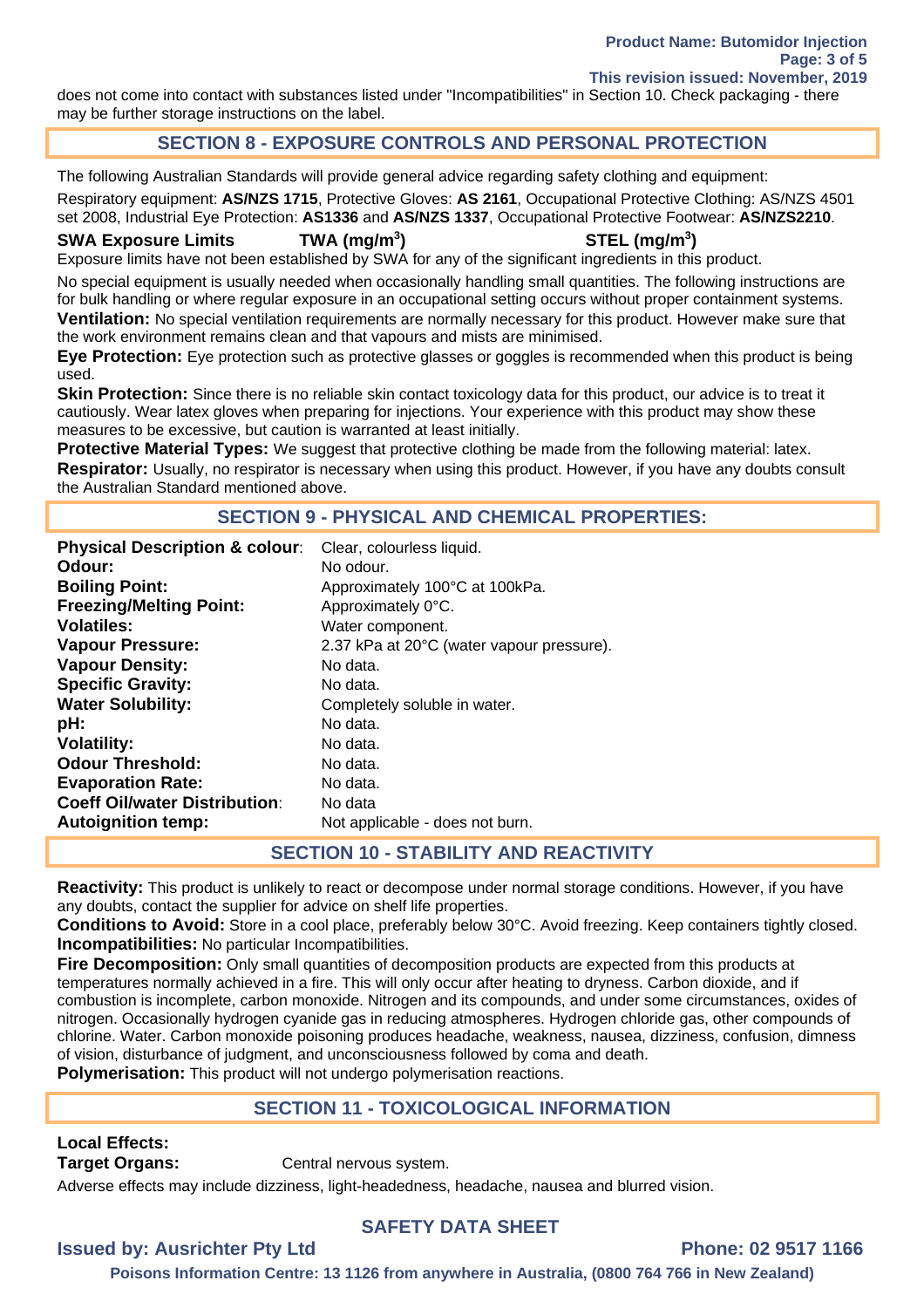Significant adverse effects are associated with chronic high level exposures.

Butorphanol tartrate:

 $LD_{50}$  (Oral), Dog >50mg/kg

 $LD_{50}$  (Oral), Rat 315mg/kg LD<sub>50</sub> (Oral), Mouse 395mg/kg

#### **Classification Of Hazardous Ingredients**

Ingredient **Risk Phrases** 

No ingredient mentioned in the HSIS Database is present in this product at hazardous concentrations.

**Potential Health Effects** 

#### **Acute Effects:**

**Rats:** The acute intravenous LD<sub>50</sub> in rats is 20 mg/kg. Test animals showed either muscle tenseness or flaccidity within 30 seconds after dosing. Convulsions and death followed.

Mice: The acute intravenous LD<sub>50</sub> in mice is 32 mg/kg. Ataxia, extreme nervousness, convulsions and death occurred within 1 minute after dosing. Surviving rats at this dose level appeared clinically normal 30 minutes after receiving the test material.

**Horses:** Rapid intravenous administration of butorphanol at a dosage of 2.0 mg/kg BW (20 times the recommended dosage) to a previously unmedicated horse resulted in a brief episode of inability to stand, muscle fasciculation, a convulsive seizure of 6 seconds duration and recovery within 3 minutes. The same dosage administered after 10 successive daily 1.0 mg/kg dosages of butorphanol resulted only in transient sedative effects. In two horses, the only detectable drug effects were transient behavioural changes typical of narcotic agonist activity. These included muscle fasciculation about the head and neck, dysphoria, lateral nystagmus, ataxia and salivation. Repeated administration of butorphanol at 1.0 mg/kg (10 times the recommended dose) every four hours for 48 hours caused constipation in one of the two horses. Following intravenous injection of normal doses of butorphanol, butorphanol is largely eliminated from the blood within 3 to 4 hours. The drug is extensively metabolised in the liver and excreted in the urine.

**Humans:** At therapeutic doses, butorphanol is completely absorbed, rapidly distributed in the tissues, has a plasma half life of about 3 hours and is extensively metabolised prior to elimination, the major route of elimination being renal.

## **Inhalation:**

**Short Term Exposure:** Significant inhalation exposure is considered to be unlikely.

**Long Term Exposure:** No data for health effects associated with long term inhalation.

## **Skin Contact:**

**Short Term Exposure:** There is no data available for this product, nor for its ingredients.

**Long Term Exposure:** No data for health effects associated with long term skin exposure.

## **Eye Contact:**

**Short Term Exposure:** This product is an eye irritant. Symptoms may include stinging and reddening of eyes and watering which may become copious. Other symptoms may also become evident. If exposure is brief, symptoms should disappear once exposure has ceased. However, lengthy exposure or delayed treatment may cause permanent damage.

**Long Term Exposure:** No data for health effects associated with long term eye exposure.

## **Ingestion:**

Short Term Exposure: There is no data available for this product. See section 11 for data on ingredients. **Long Term Exposure:** No data for health effects associated with long term ingestion.

## **Carcinogen Status:**

**SWA:** No significant ingredient is classified as carcinogenic by SWA. **NTP:** No significant ingredient is classified as carcinogenic by NTP. **IARC:** No significant ingredient is classified as carcinogenic by IARC.

# **SECTION 12 - ECOLOGICAL INFORMATION**

Insufficient data to be sure of status. Expected to not be an environmental hazard.

# **SECTION 13 - DISPOSAL CONSIDERATIONS**

**Disposal:** Dispose of small quantities and empty containers by wrapping with paper and putting with domestic garbage. For larger quantities, if recycling or reclaiming is not possible, use a commercial waste disposal service. Discarded needles or sharps should be immediately placed in a designated and appropriately labelled container.

# **SAFETY DATA SHEET**

## **Issued by: Ausrichter Pty Ltd Phone: 02 9517 1166**